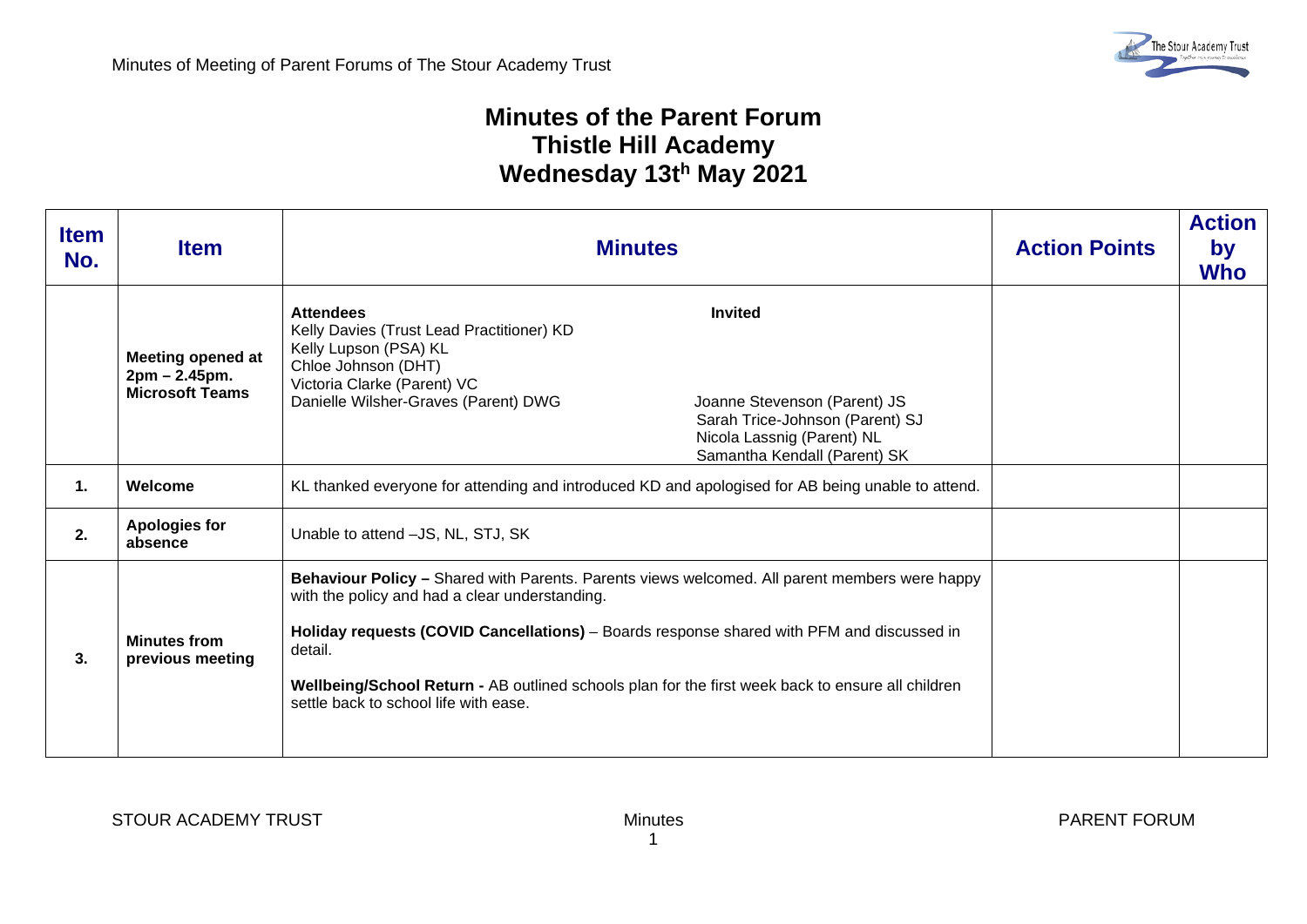

|    |               | Why Mental Health and Wellbeing Matters to Schools?                                                                                                                                                 |  |
|----|---------------|-----------------------------------------------------------------------------------------------------------------------------------------------------------------------------------------------------|--|
|    | Wellbeing     |                                                                                                                                                                                                     |  |
| 4. | (whole school | KL - Context Shared. The Departments of Education (DfE) and Health (DH) are committed to                                                                                                            |  |
|    | approach)     | improving the mental health and wellbeing of children and young people: In order to help their pupils                                                                                               |  |
|    |               | succeed, schools have a role to play in supporting them to be resilient and mentally healthy. The DH                                                                                                |  |
|    |               | policy Future in Mind, expects schools to be active partners in local areas, developing Mental Health                                                                                               |  |
|    |               | and Wellbeing provision, through the Local Transformation Plans. Ofsted include consideration of<br>wellbeing in the Personal development, behaviour and welfare section of the schools' inspection |  |
|    |               | framework. Research indicates that supporting children and young people's social and emotional                                                                                                      |  |
|    |               | health and well-being contributes to positive academic progress. It helps them to manage their lives                                                                                                |  |
|    |               | including their physical health, tackle any mental health problems early and develop high level social                                                                                              |  |
|    |               | and emotional, as well as academic, skills thereby enhancing future employability. Supporting the                                                                                                   |  |
|    |               | wellbeing of teachers and staff contributes to staff retention, whole school ethos and classroom                                                                                                    |  |
|    |               | effectiveness                                                                                                                                                                                       |  |
|    |               | National Children's Bureau Framework                                                                                                                                                                |  |
|    |               | A whole school approach – KL explained that it involves all parts of the school working together.                                                                                                   |  |
|    |               | Collaborative working between governors, SLT, teachers and all school staff, as well as parents,                                                                                                    |  |
|    |               | carers and wider community.                                                                                                                                                                         |  |
|    |               |                                                                                                                                                                                                     |  |
|    |               | How do we already do this?                                                                                                                                                                          |  |
|    |               | CJ & KL explains some of the strategies and approaches that are already in place to promote                                                                                                         |  |
|    |               | children's mental health and wellbeing.                                                                                                                                                             |  |
|    |               | <b>Pupil-led activities</b> – Emotional check ins throughout the day                                                                                                                                |  |
|    |               | Class activities - Worry monsters, PSHE Programme, safe/calm spaces within the class, social                                                                                                        |  |
|    |               | stories, opportunities for being in nature and class trips e.g.: visits to local farm and beaches.                                                                                                  |  |
|    |               | Whole School Activities - Assemblies, Staff mental health training to support young people,                                                                                                         |  |
|    |               | signposting and sharing resources                                                                                                                                                                   |  |
|    |               | Targeted 1:1 and small group activities                                                                                                                                                             |  |
|    |               | <b>Nurture provision</b> – Lego therapy, drawing and talking, anxiety management, resilience,                                                                                                       |  |
|    |               | bereavement and loss.                                                                                                                                                                               |  |
|    |               | <b>PSA</b> - Parenting education, support and advice and links with external agencies.                                                                                                              |  |
|    |               |                                                                                                                                                                                                     |  |
|    |               |                                                                                                                                                                                                     |  |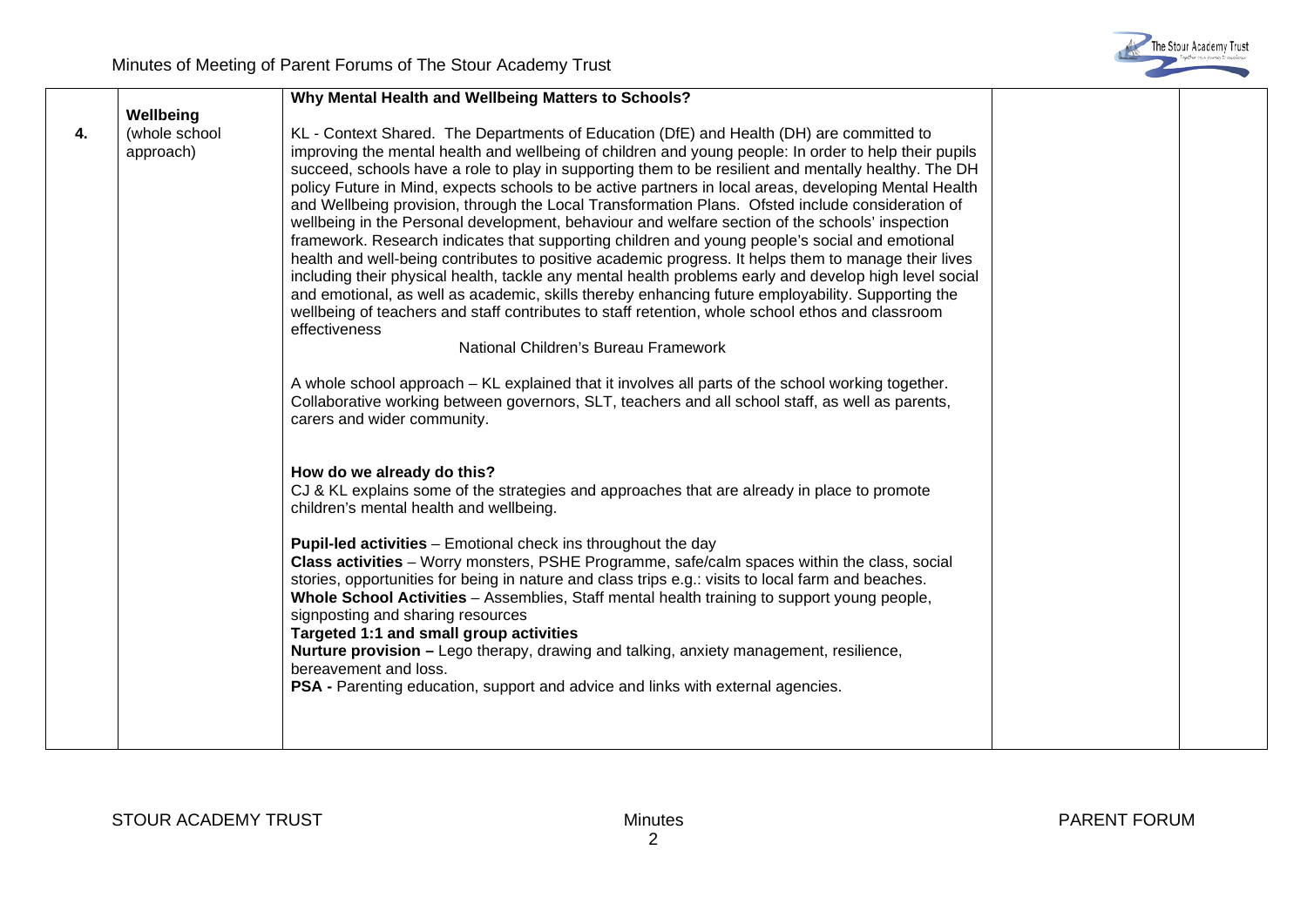

|    | <b>Mental Health and</b>                    | What should this look like for Thistle Hill?                                                                                                                                                                                                                                                                                                                                         |                  |  |
|----|---------------------------------------------|--------------------------------------------------------------------------------------------------------------------------------------------------------------------------------------------------------------------------------------------------------------------------------------------------------------------------------------------------------------------------------------|------------------|--|
| 5. | <b>Wellbeing Policy</b><br>for Thistle Hill | With the above details having been shared and discussed, KL asked PFM what they would like to<br>see in the Mental Health and Wellbeing policy?                                                                                                                                                                                                                                      |                  |  |
|    | <b>Parents views</b>                        | PFM would like the following to be outlined for in the policy;                                                                                                                                                                                                                                                                                                                       |                  |  |
|    |                                             | Emotional check ins to be explored further to include;                                                                                                                                                                                                                                                                                                                               |                  |  |
|    |                                             | Question time - Children being encouraged to share something that hasn't gone well for them that<br>day.                                                                                                                                                                                                                                                                             |                  |  |
|    |                                             | Friendship squads - older children supporting younger children at lunchtime (COVID permitting)                                                                                                                                                                                                                                                                                       |                  |  |
|    |                                             | Stranger/Danger - Outline How/when is this taught to children                                                                                                                                                                                                                                                                                                                        |                  |  |
|    |                                             | To outline how children's positive mental health is Being supported in class activities and in the<br>curriculum.                                                                                                                                                                                                                                                                    |                  |  |
|    |                                             | To include Information/Resources for Parents to access who have children with SEND.                                                                                                                                                                                                                                                                                                  |                  |  |
| 6. | <b>School dinners</b>                       | The main talk on the Parent Forum Facebook is that parents are not happy with the quality of the<br>school dinners that are being provided.<br>The portions are very small and children are hungry when they come home.<br>There are also times that food has nearly run out by the time some children have got to the serving<br>hatch and are just given what is left (no choice). | SLT to follow up |  |
| 7. | <b>School Entrance</b><br>Gate              | PFM are concerned that a lot of parents/pupils are walking through the vehicle gates because the<br>pedestrian gate is so heavy. KL has emailed site manager prior to this meeting and soft closures for<br>the gate are being looked into.                                                                                                                                          | KL to follow up  |  |
| 8. | Any Other Urgent<br><b>Business</b>         | <b>Parent Behaviour Policy</b> – To be shared/reviewed at next meeting.                                                                                                                                                                                                                                                                                                              |                  |  |